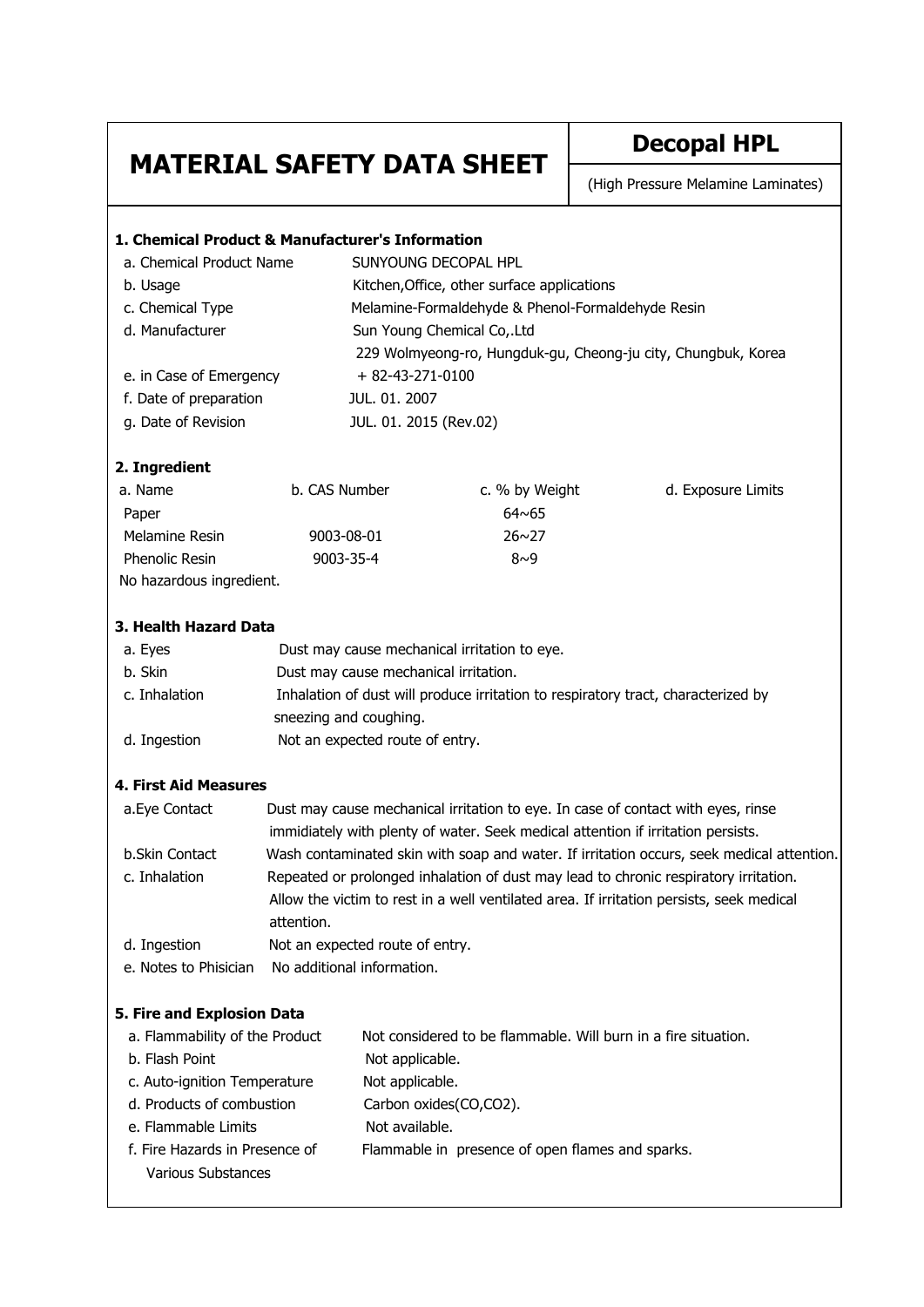| g. Explosion Hazards in Presence                                                                        |                                                                                  | Not considered to be a product presenting risks of explosion.                                                                                                                                                                                                            |  |  |  |
|---------------------------------------------------------------------------------------------------------|----------------------------------------------------------------------------------|--------------------------------------------------------------------------------------------------------------------------------------------------------------------------------------------------------------------------------------------------------------------------|--|--|--|
| of Various Substances<br>h. Fire Fighting Media and<br><b>Instructions Protective</b><br>Clothing(Fire) |                                                                                  | Use extinguishing media suitable for surrounding materials/ Dry chemicals,<br>CO2, alcohol foam or water spray.<br>Fire fighting requires the use of a self contained breathing apparatus with<br>a full face piece and pressure-demand or other positive-pressure mode. |  |  |  |
| 6. Accidental Release Measures                                                                          |                                                                                  |                                                                                                                                                                                                                                                                          |  |  |  |
| a. Small Spill and leak                                                                                 |                                                                                  | Pick up solids and put in an appropriates sealed container for later disposal.                                                                                                                                                                                           |  |  |  |
| b. Large Spill and leak                                                                                 | Not applicable.                                                                  |                                                                                                                                                                                                                                                                          |  |  |  |
| 7. Handling, Storage & Transport                                                                        |                                                                                  |                                                                                                                                                                                                                                                                          |  |  |  |
| a. Handling                                                                                             |                                                                                  | After handlling, always wash hands throughly with soap and water.                                                                                                                                                                                                        |  |  |  |
| b. Storage                                                                                              |                                                                                  | Store in a dry, well ventilated area.                                                                                                                                                                                                                                    |  |  |  |
| 8. Special Protection Information                                                                       |                                                                                  |                                                                                                                                                                                                                                                                          |  |  |  |
| a. Engineering Controls                                                                                 | If user operations generate dust, fume or mist, use ventilation to keep exposure |                                                                                                                                                                                                                                                                          |  |  |  |
|                                                                                                         |                                                                                  | to airborne contaminants below the exposure limit.                                                                                                                                                                                                                       |  |  |  |
| b. Personal Protection                                                                                  | Eyes: Safety glasses.                                                            |                                                                                                                                                                                                                                                                          |  |  |  |
|                                                                                                         |                                                                                  | Body: No special protective clothing is required.                                                                                                                                                                                                                        |  |  |  |
|                                                                                                         | Respiratory: Not applicable.                                                     |                                                                                                                                                                                                                                                                          |  |  |  |
|                                                                                                         | Hands: Not applicable.                                                           |                                                                                                                                                                                                                                                                          |  |  |  |
|                                                                                                         | Feet: Not applicable.                                                            |                                                                                                                                                                                                                                                                          |  |  |  |
| 9. Physical & Chemical Properties                                                                       |                                                                                  |                                                                                                                                                                                                                                                                          |  |  |  |
| a. Apperance                                                                                            | Solid.                                                                           |                                                                                                                                                                                                                                                                          |  |  |  |
| b. Odor                                                                                                 | Odorless.                                                                        |                                                                                                                                                                                                                                                                          |  |  |  |
| c. pH                                                                                                   | Not applicable.                                                                  |                                                                                                                                                                                                                                                                          |  |  |  |
| d. Specific Gravity                                                                                     | 1.43.                                                                            |                                                                                                                                                                                                                                                                          |  |  |  |
| e. Boiling/Condensation Point                                                                           | Not applicable.                                                                  |                                                                                                                                                                                                                                                                          |  |  |  |
| f. Melting/Freezing Point                                                                               | Not available.                                                                   |                                                                                                                                                                                                                                                                          |  |  |  |
| g. Critical Temperature                                                                                 | Not available.                                                                   |                                                                                                                                                                                                                                                                          |  |  |  |
| h. Vapor Pressure                                                                                       | Not applicable.                                                                  |                                                                                                                                                                                                                                                                          |  |  |  |
| I. Vapor Density                                                                                        | Not applicable.                                                                  |                                                                                                                                                                                                                                                                          |  |  |  |
| j. Volatility                                                                                           | Not applicable.                                                                  |                                                                                                                                                                                                                                                                          |  |  |  |
| k. Odor Threshold                                                                                       | Not available.                                                                   |                                                                                                                                                                                                                                                                          |  |  |  |
| 10. Stability & Reactivity                                                                              |                                                                                  |                                                                                                                                                                                                                                                                          |  |  |  |
| a. Stability & Reactivity Conditions of Instability                                                     |                                                                                  | The product is stable.                                                                                                                                                                                                                                                   |  |  |  |
| b. Conditions of Instability                                                                            |                                                                                  | No additional information.                                                                                                                                                                                                                                               |  |  |  |
| c. Incompatibility with Various Substances                                                              |                                                                                  | Not considered to be reactive.                                                                                                                                                                                                                                           |  |  |  |
| d. Hazardous Decomposition Products                                                                     |                                                                                  | Products of Combustion include: carbon oxides(CO,CO2).                                                                                                                                                                                                                   |  |  |  |
| e. Hazardous Polymerization                                                                             |                                                                                  | Will not occur                                                                                                                                                                                                                                                           |  |  |  |
| 11. Potential Chronic Health Effects                                                                    |                                                                                  |                                                                                                                                                                                                                                                                          |  |  |  |
| a. Toxicity to Animals                                                                                  |                                                                                  | This product has not been tested for animal effects.                                                                                                                                                                                                                     |  |  |  |